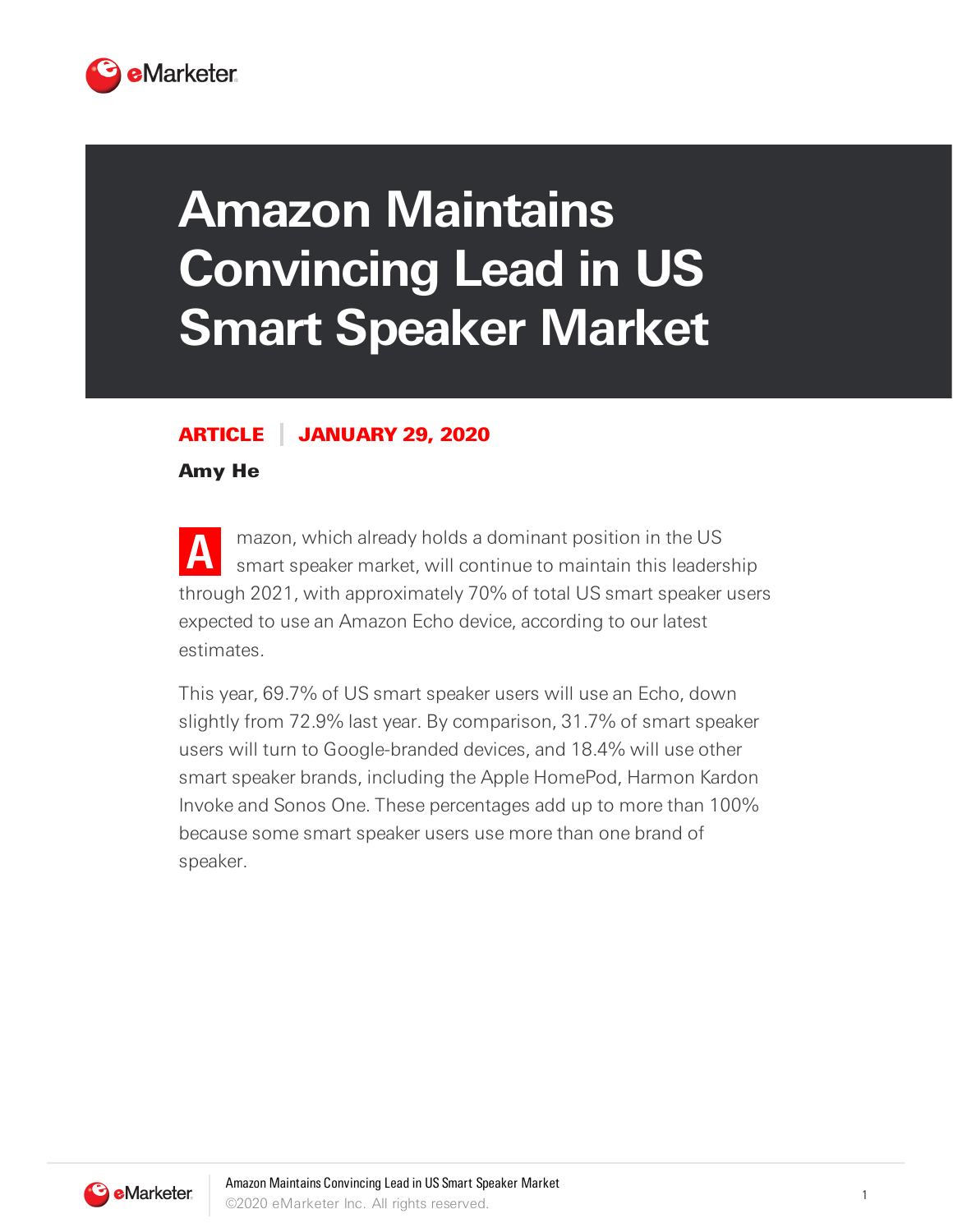

Though Amazon wasn't first-to-market with a voice assistant, it had first-mover advantage in smart speakers with its US introduction of the Echo and built-in voice assistant Alexa in late 2014. Since then, it has consistently released new features that make the speaker easier and more intuitive to use. It has also opened Alexa to outside development and fostered its compatibility with thousands of Amazon-branded and third-party smart-home devices. The Echo is, however, slightly less competitive in some countries because it supports fewer non-English languages than its major competitors.

"Since Amazon first introduced the Echo, it has built a convincing lead in the US and continues to beat back challenges from top competitors," said Victoria Petrock, a principal analyst at eMarketer. "We had previously expected Google and Apple to make more inroads in this market, but Amazon has remained aggressive. By offering affordable devices and building out the number of Alexa skills, the company has maintained Echo's appeal."

While US smart speaker users will continue to rise in absolute numbers, we expect overall growth to slow over the next several years, particularly as Alexa and other voice assistants migrate into other devices, including vehicles, appliances and other smart-home components. We estimate that there will be 83.1 million smart speaker users this year, representing year-over-year growth of 13.7%. In 2021,